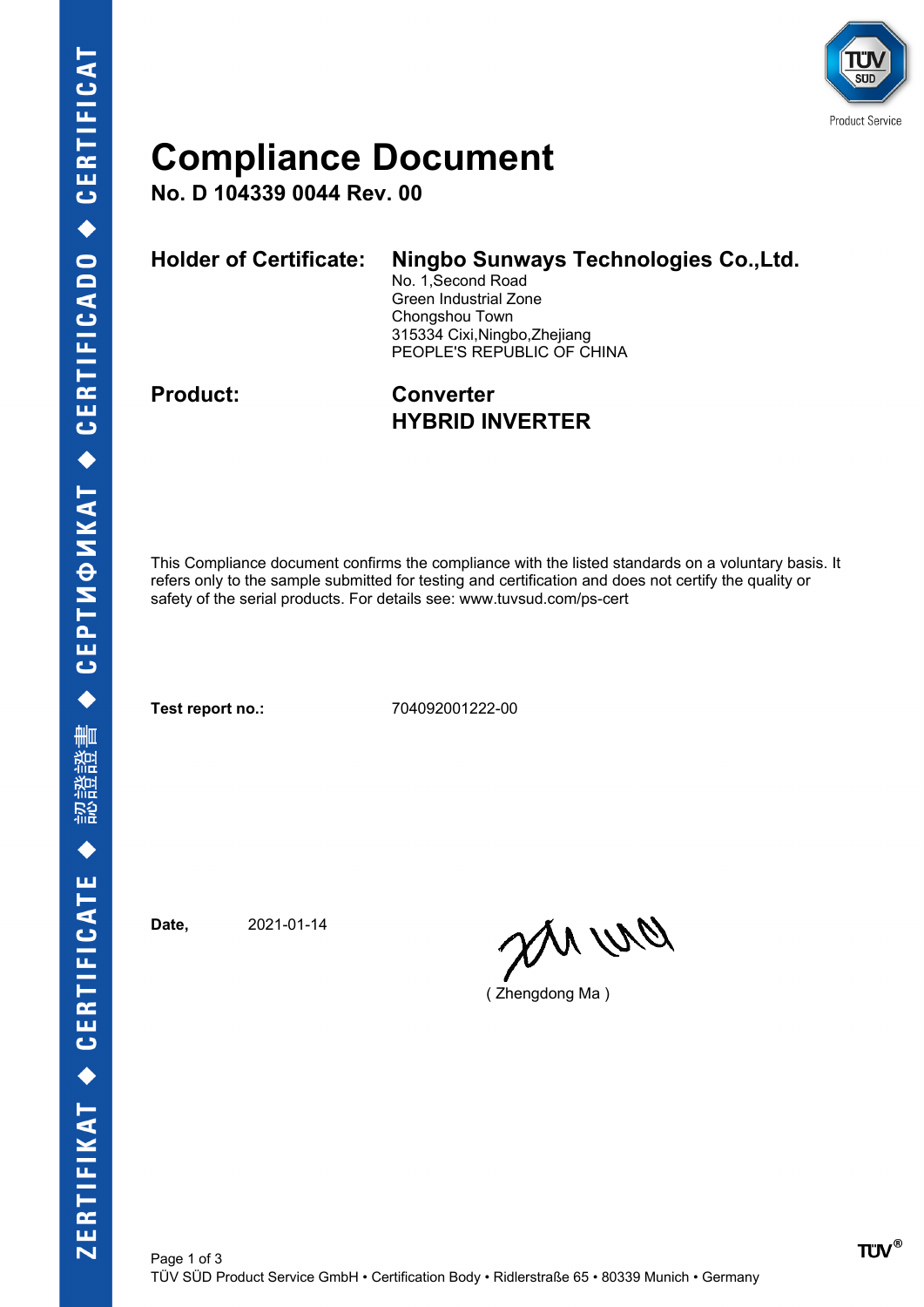

## **Compliance Document**

**No. D 104339 0044 Rev. 00**

#### **Model(s): STH-4KTL-HT, STH-5KTL-HT, STH-6KTL-HT, STH-8KTL-HT, STH-10KTL-HT, STH-12KTL-HT.**

#### **Parameters:**

| Model Name                       | STH-4KTL-HT                                                    | STH-5KTL-HT | STH-6KTL-HT |  |  |  |
|----------------------------------|----------------------------------------------------------------|-------------|-------------|--|--|--|
| PV Input Parameters              |                                                                |             |             |  |  |  |
| Max. Input Voltage               | 1000 Vd.c.                                                     |             |             |  |  |  |
| <b>MPPT Voltage Range</b>        | 150-850 Vd.c.<br>200-850 Vd.c.                                 |             |             |  |  |  |
| Max. Input Current               | 13/13 Ad.c.                                                    |             |             |  |  |  |
| $\overline{\text{Isc PV}}$       | 18/18 Ad.c.                                                    |             |             |  |  |  |
| <b>Battery Input Parameters</b>  |                                                                |             |             |  |  |  |
| <b>Battery Type</b>              | Li-Ion                                                         |             |             |  |  |  |
| <b>Battery Voltage Range</b>     | 180-750 Vd.c.                                                  |             |             |  |  |  |
| Max. Charge Current              | 25 Ad.c.                                                       |             |             |  |  |  |
| Max. Discharge Current           | 25 Ad.c.                                                       |             |             |  |  |  |
| A.C. Output Parameters           |                                                                |             |             |  |  |  |
| <b>Output Rated Voltage</b>      | 3/N/PE~, 230/400 Va.c.                                         |             |             |  |  |  |
| <b>Output Rated Frequency</b>    | 50 Hz                                                          |             |             |  |  |  |
| <b>Output Rated Power</b>        | 4000 W                                                         | 5000 W      | 6000 W      |  |  |  |
| Output Rated Apparent Power      | 4000 VA                                                        | 5000 VA     | 6000 VA     |  |  |  |
| Output Max. Apparent Power       | 4400 VA                                                        | 5500 VA     | 6600 VA     |  |  |  |
| Output Rated Current             | 5,8 Aa.c.                                                      | 7,3 Aa.c.   | 8,7 Aa.c.   |  |  |  |
| Output Max. Current              | 6,7 Aa.c.                                                      | 8,3 Aa.c.   | 10 Aa.c.    |  |  |  |
| Power factor                     | 0.8 leading0.8 lagging                                         |             |             |  |  |  |
| <b>Back-Up Output Parameters</b> |                                                                |             |             |  |  |  |
| Output Rated Voltage             | 3/N/PE~, 230/400 Va.c.                                         |             |             |  |  |  |
| <b>Output Rated Frequency</b>    | 50 Hz                                                          |             |             |  |  |  |
| <b>Output Rated Power</b>        | 4000 W                                                         | 5000 W      | 6000 W      |  |  |  |
| Output Rated Apparent Power      | 4000 VA                                                        | 5000 VA     | 6000 VA     |  |  |  |
| Output Max. Apparent Power       | 4400 VA                                                        | 5500 VA     | 6600 VA     |  |  |  |
| A.C. Input Parameters            |                                                                |             |             |  |  |  |
| <b>Input Rated Voltage</b>       | 3/N/PE~, 230/400 Va.c.                                         |             |             |  |  |  |
| <b>Input Rated Frequency</b>     | 50 Hz                                                          |             |             |  |  |  |
| Input Max. Current               | 11,6 Aa.c.                                                     | 14,5 Aa.c.  | 17,4 Aa.c.  |  |  |  |
| Input Max. Apparent Power        | 8000 VA                                                        | 10000 VA    | 12000 VA    |  |  |  |
| Others                           |                                                                |             |             |  |  |  |
| Protection class                 |                                                                |             |             |  |  |  |
| Ingress protection               | <b>IP65</b>                                                    |             |             |  |  |  |
| Overvoltage category             | $\overline{\text{II}}(\text{PV})$ , $\text{III}(\text{MAINS})$ |             |             |  |  |  |
| Operating temperature range      | $-30^{\circ}$ C $+60^{\circ}$ C                                |             |             |  |  |  |
| Operating altitude               | 3000m                                                          |             |             |  |  |  |
| Inverter topology                | Non-isolated                                                   |             |             |  |  |  |